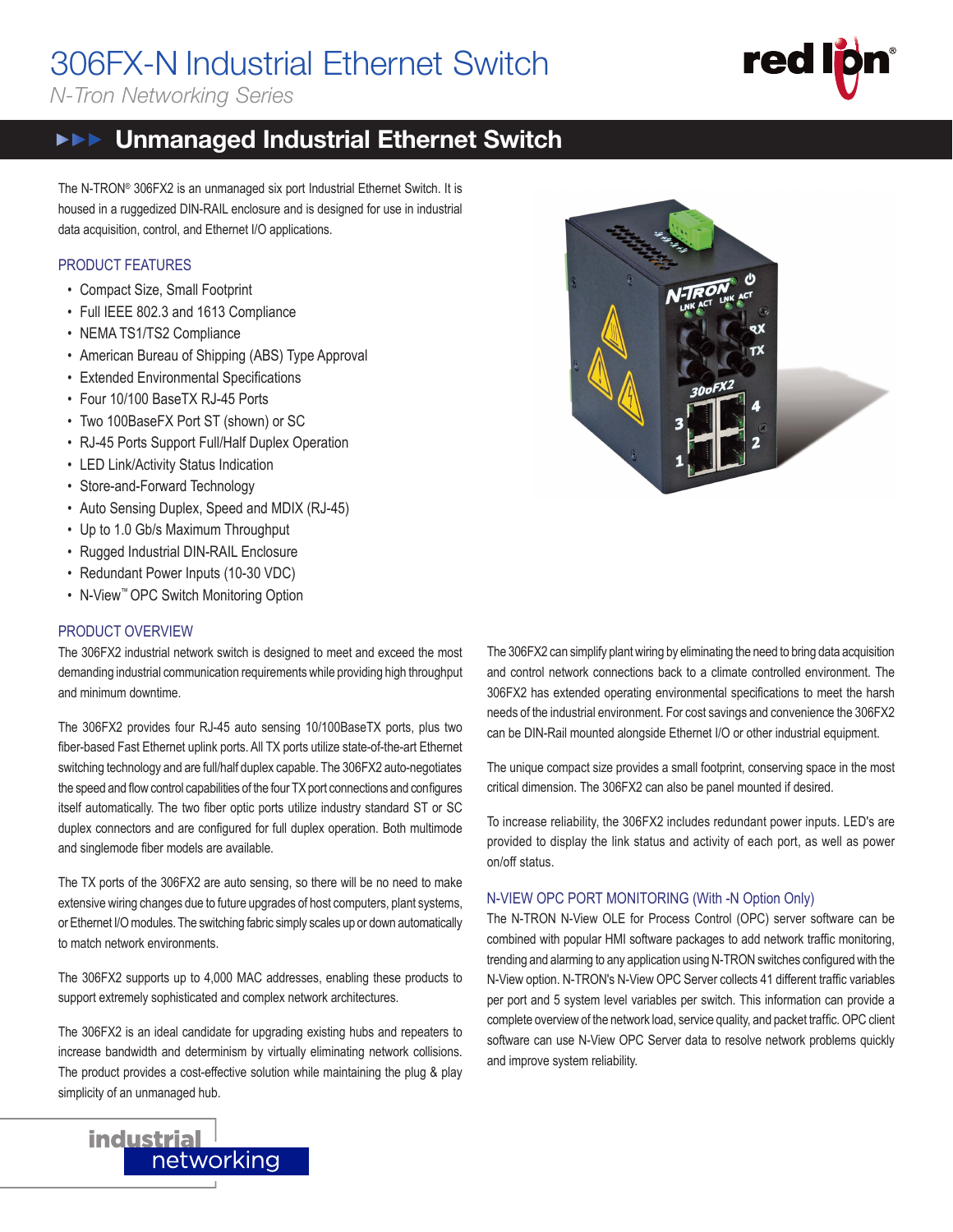### ▶▶▶ 306FX2-N Specifications

#### **SPECIFICATIONS**

#### Case Dimensions

| Height: | 3.5"       | $(8.9 \text{ cm})$  |
|---------|------------|---------------------|
| Width:  | 2.1"       | $(5.4 \text{ cm})$  |
| Depth:  | 3.4"       | $(8.7 \text{ cm})$  |
| Weight: | $0.75$ lbs | $(0.34 \text{ kg})$ |

#### **Electrical**

Input Voltage: 10-30 VDC Input Current: 250 mA@24V BTU/hr: 20.5@24 VDC Inrush: 10Amp/0.9ms@24V

#### **Environmental**

Operating Temperature: C to 70 $\mathrm{^{\circ}C}$ Storage Temperature: C to 85 $\rm ^{o}$ C Operating Humidity: 10% to 95% (Non Condensing) Operating Altitude: 0 to 10,000 ft.

#### Shock and Vibration (bulkhead mounting)

Shock: 200g @ 10ms

Vibration/Seismic: 50g, 5-200Hz, Triaxial

#### Network Media

100BaseFX :

10BaseT: ≥Cat3 Cable 100BaseTX: ≥Cat5 Cable

Multimode 50-62.5/125μm Singlemode 7-10/125μm

#### **Connectors**

10/100BaseTX: Four (1) RJ-45 TX Ports 100BaseFX: Two (2) ST or SC Duplex Ports

#### Recommended Wiring Clearance

Front: 4" (10.16 cm) Top: 1" (2.54 cm)

#### **Fiber Transceiver Characteristics**

| <b>Fiber Length</b>           | $2km*$   | $15km**$ | $40km**$ | 80km**   |
|-------------------------------|----------|----------|----------|----------|
| TX Power Min                  | $-19dBm$ | -15dBm   | -5dBm    | -5dBm    |
| <b>RX Sensitivity Max</b>     | $-31dBm$ | $-31dBm$ | $-34dBm$ | $-34dBm$ |
| Wavelength                    | 1310nm   | 1310nm   | 1310nm   | 1550nm   |
| * Multimode Fiber Optic Cable |          |          |          |          |

\* Multimode Fiber Optic Cable \*\* Singlemode Fiber Optic Cable

#### **BENEFITS**

Industrial Network Switch

- Compact Size, Small Footprint
- High Reliability/Availability
- Extended Environmental Specifications
- Ruggedized DIN-Rail Enclosure
- High Performance
- High MTBF >2M Hours (measured)

#### Ease of Use

- Plug & Play Operation
- Four Auto Sensing 10/100BaseTX RJ-45 Ports
- Auto Sensing Duplex, Speed and Cable Type
- Unmanaged Operation
- Compact DIN-Rail Package

#### Increased Performance

- Full Wire Speed Capable
- 100BaseFX Fiber Uplink
- Full Duplex Capable
- Eliminates Network Collisions
- Increases Network Determinism
- N-View Switch Viewing Option

#### Regulatory Approvals

FCC Part 15 Class A UL Listed 1604 (US and Canada) CLASS I, DIV 2, GROUPS A,B,C,D,T4A CE: EN61000-6-2,4, EN55011, EN61000-4-2,3,4,5,6 ABS Type Approval for Shipboard Applications **GOST-R Certified** RoHS Compliant